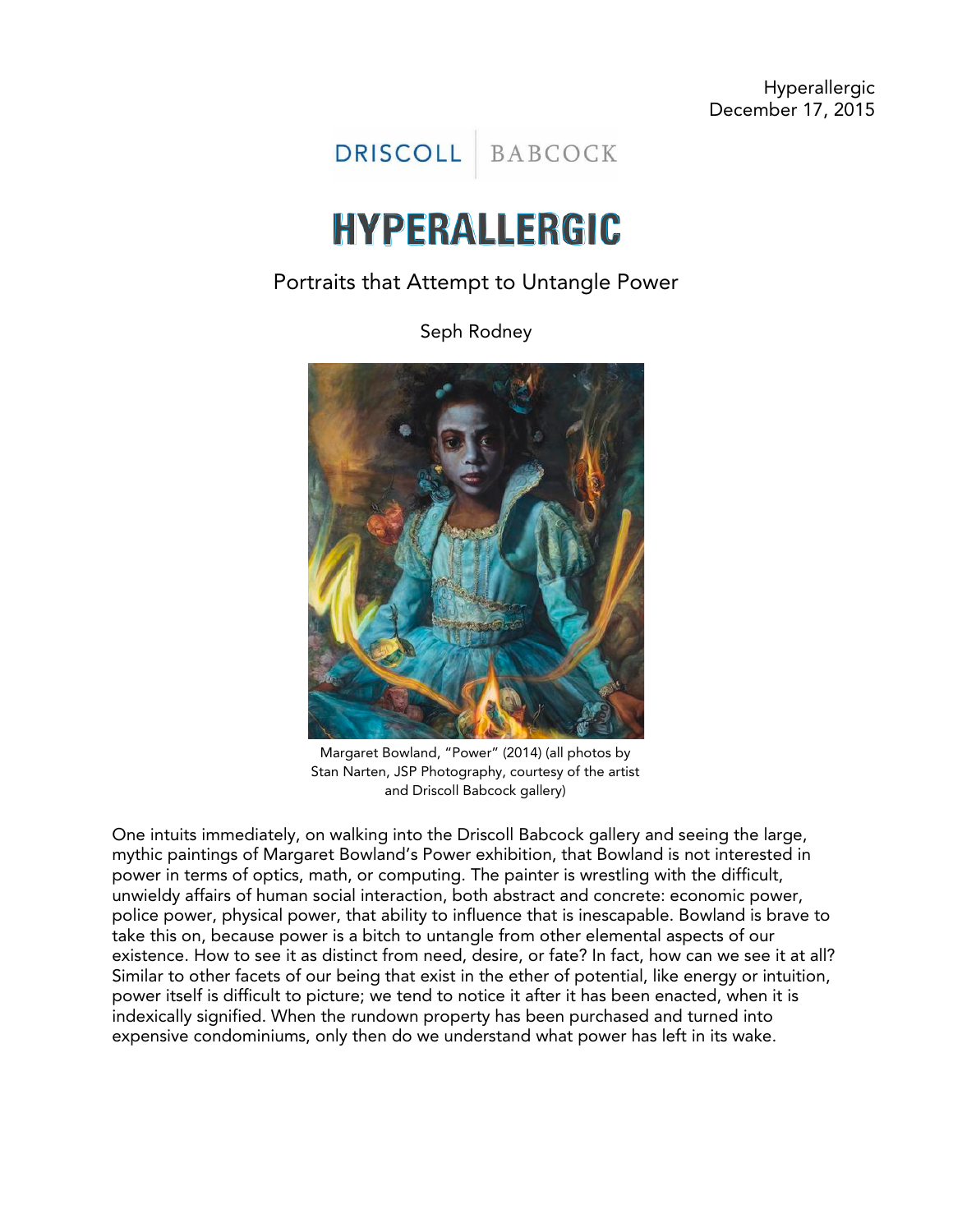This theme is a good match for Bowland's large-scale portraiture, which veers from realistic figuration toward fantasy. The artist found a clever way to make the workings of monetary power visible: instead of dealing with its effects, she pictorially represents the talismanic objects that are, in reality, charged with the capacity to relay power and thus exert influence on us — that is, cash currency. In her paintings' stylized schemes shaped by a kind of magical realism, the currency that symbolizes power is ubiquitous; it is the glamor adorning several of her portrait subjects. But she seems to know that power also morphs. It is rendered as mutable symbols, lines of force, a flowing pigment that stains wherever it lands. Here, power is simultaneously itself and something else: both/and, instead of either/or.

The preface to the tale lies in her installation piece, "The Watchers" (2015), in which Bowland uses US, Indian, and Chinese currency to create an incongruous briar patch. Some currency is shredded and left on the floor, but most of it is folded into flower forms through which barbed wire is threaded to make garlands that whirl around the gallery's pillars and up to the ceiling. Attached to this unnatural garden are a few synthetic crows in flight that evince an eerie, sinister feel. The money used for this work is real: according to Bowland, about \$2,000. This voiding of financial value feels like both a victory over money's hold on our imaginative faculties and a waste of its potential. It is an absurd gesture that aptly matches the absurdity of money's hold on consciousness. Looking at "The Watchers," I laugh and shake my head at the same time.



Margaret Bowland, "Tangled up in Blue" (2015 ), diptych

From that supernatural garden, power moves out to become tchotchkes of decorative adornment that nevertheless denote status. In the painting "15 in 2015" (2015), US \$100 bills are made into hair adornments wrapped up in the blonde locks of an ingénue who, being shipwrecked, is slowly losing these trinkets, along with all her other possessions, to the sea. In "Power" (2014), the money is on fire, raining down around the central figure like a biblical plague. In "One Child" (2015), flowered currency with barbed stems floats around the figure of a young girl as part of the enchantment that makes her hair waft to the sky. In the diptych "Tangled Up in Blue" (2015), Bowland extends the reach of her conceit by using errant stylistic lines of paint — "power marks" or "energy marks," as she calls them. In this work, a father and son occupy different frames of reality (in a Park Avenue apartment, according to the press release). Yet despite inhabiting different physical and generational spaces, they are marked by meandering blue paint, and the boy is mesmerized by it. This image suggests that power can escape its symbolic trappings to mutate and metastasize uncontrollably.